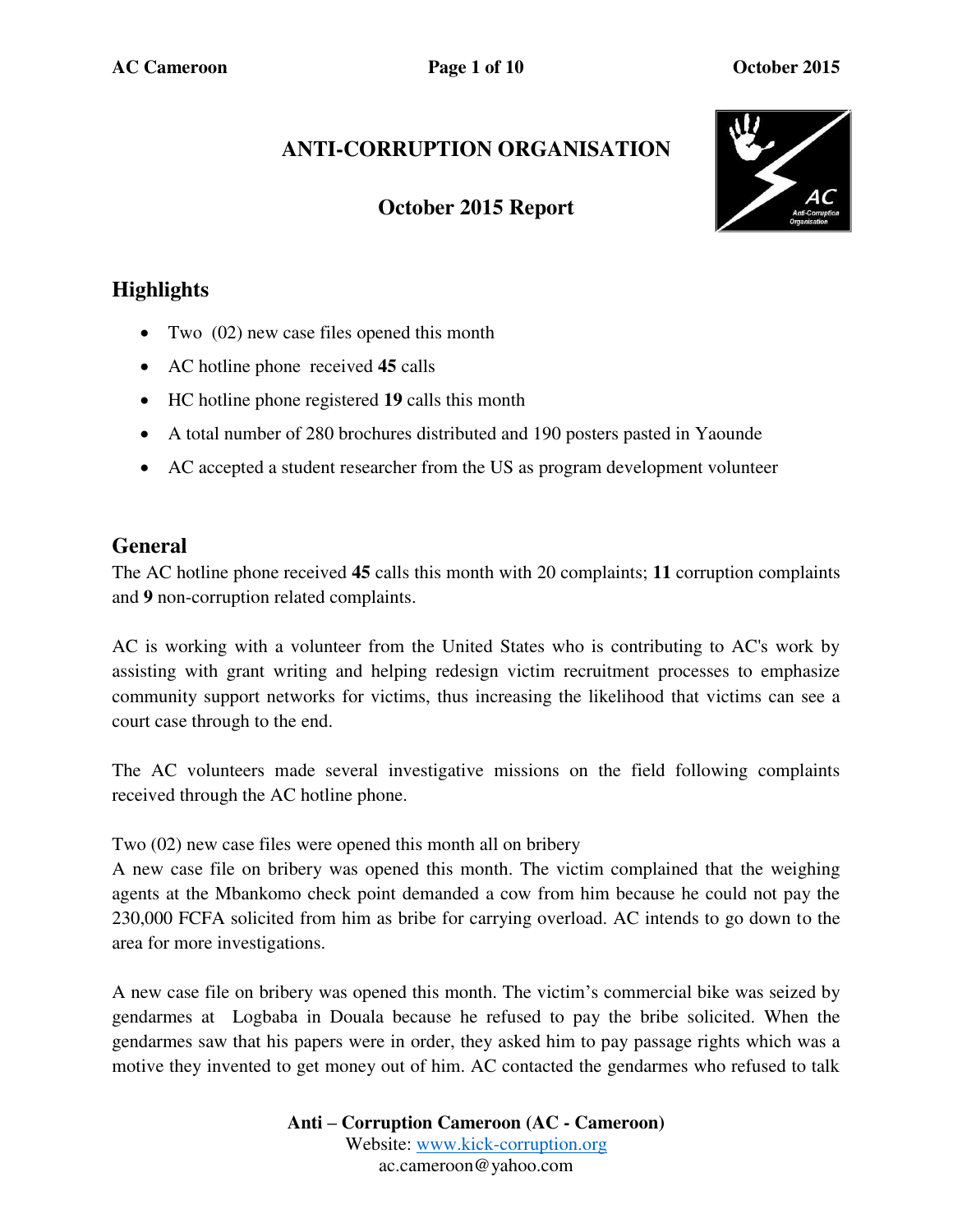over the phone. AC then contacted the head of the squad of gendarmes who ordered the release of the victim's motorbike.

The distribution of brochures and pasting of posters was the major activities carried out this month in order to recruit victims of corruption. Posters were pasted and brochures distributed in corruption hotspots around the Ekounou courthouse, the Ministry of Finance and the Mfoundi and Central markets in Yaounde.

Case follow-up this month continues with the old court case of motor bike riders against the head of the Nkolbisson municipal storeroom still at the level of hearings in the high court in Yaounde. The case was suspended for an extended period and promised to be thrown out of court because both the plaintiffs and the defendants miss court sessions.

#### **AC Hotline Phone**

The AC hotline phone registered **45** calls with **11** corruption and corruption assimilated offences and **9** non-corruption related offences.

In addition to calls received through the AC hotline phone, field work was also carried out around corruption hotspots in Yaounde in a bit to recruit victims of corruption. In this regard, a total of 280 AC brochures were distributed and 190 AC posters pasted in Yaounde. The calls have been analyzed and represented on charts as seen below.



89% of calls were responsive while 11% were non responsive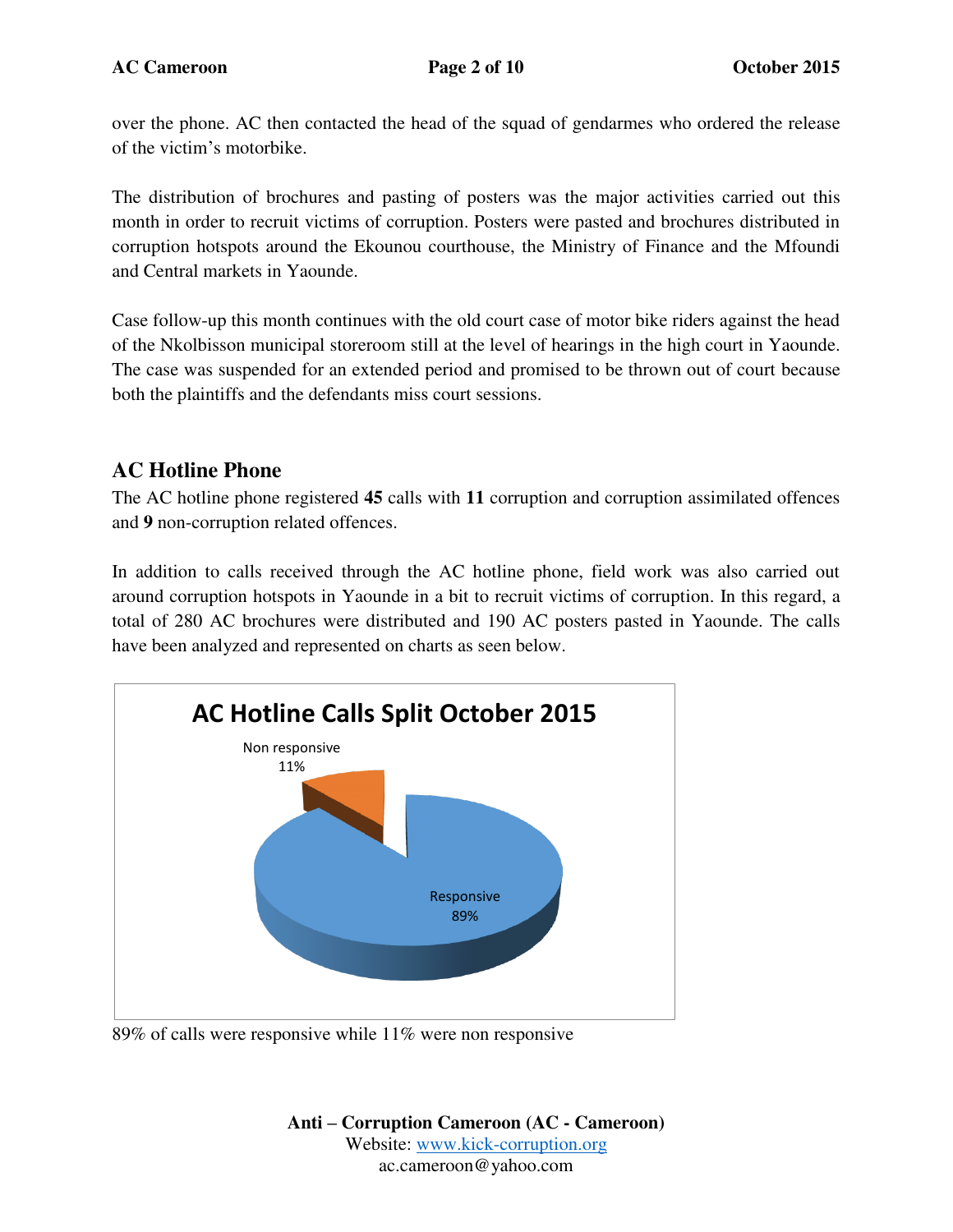

50% of callers this month did not have any complaint while 27% of callers reported corruption complaints and 23% reported non corruption complaints.



Bribery complaints were the highest representing 58% of the total complaints, followed by complaints against oppression and abuse from forces of law and order with 17% each and lastly, complaints of undue demand with 8%.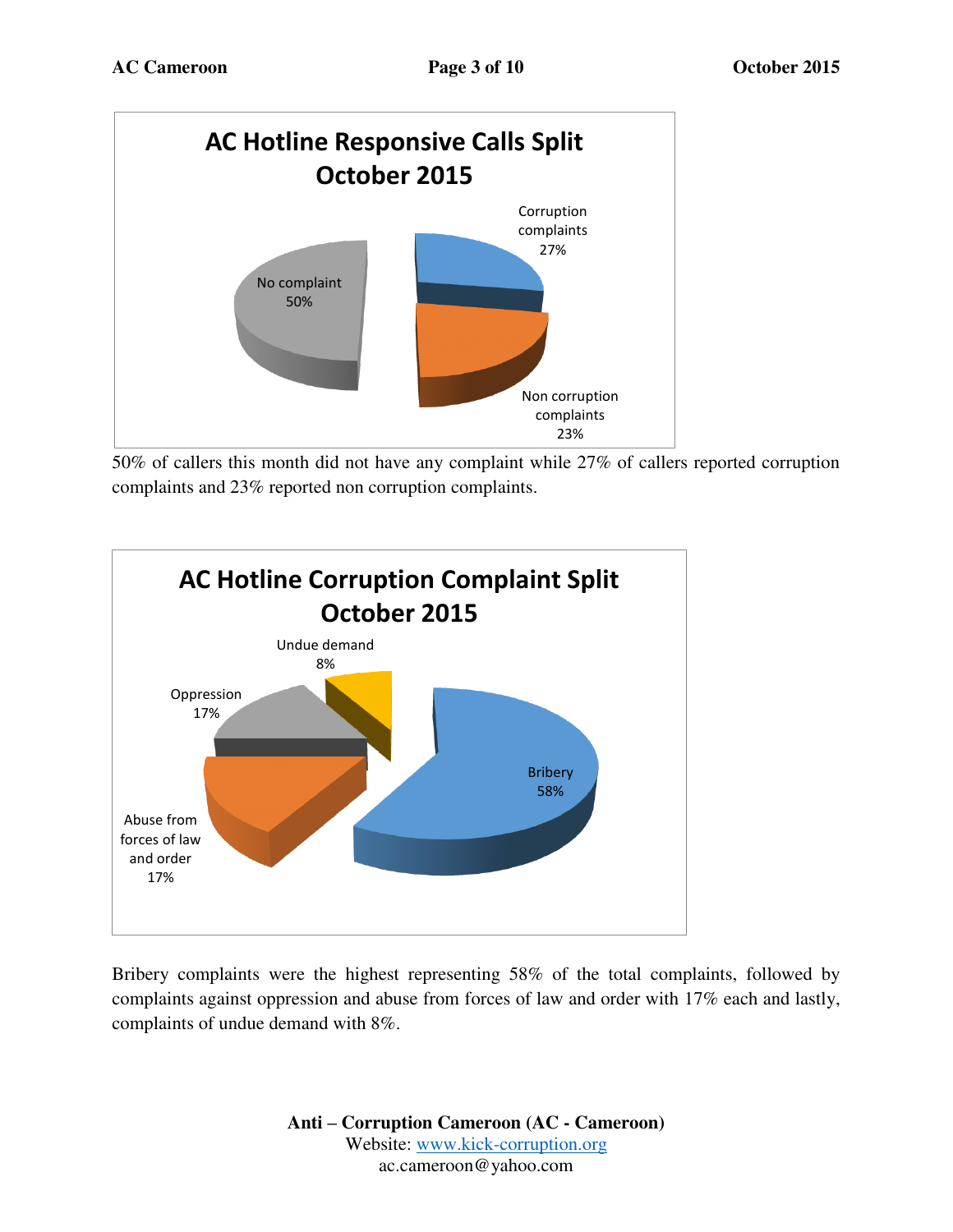

Private problems were the highest complaints received this month representing 67% of total noncorruption complaints while complaints of breach of contract debt recovery and land problems all had 11% each.

#### **Gender**



The male gender had 82% of total calls while the female gender had just 18% of calls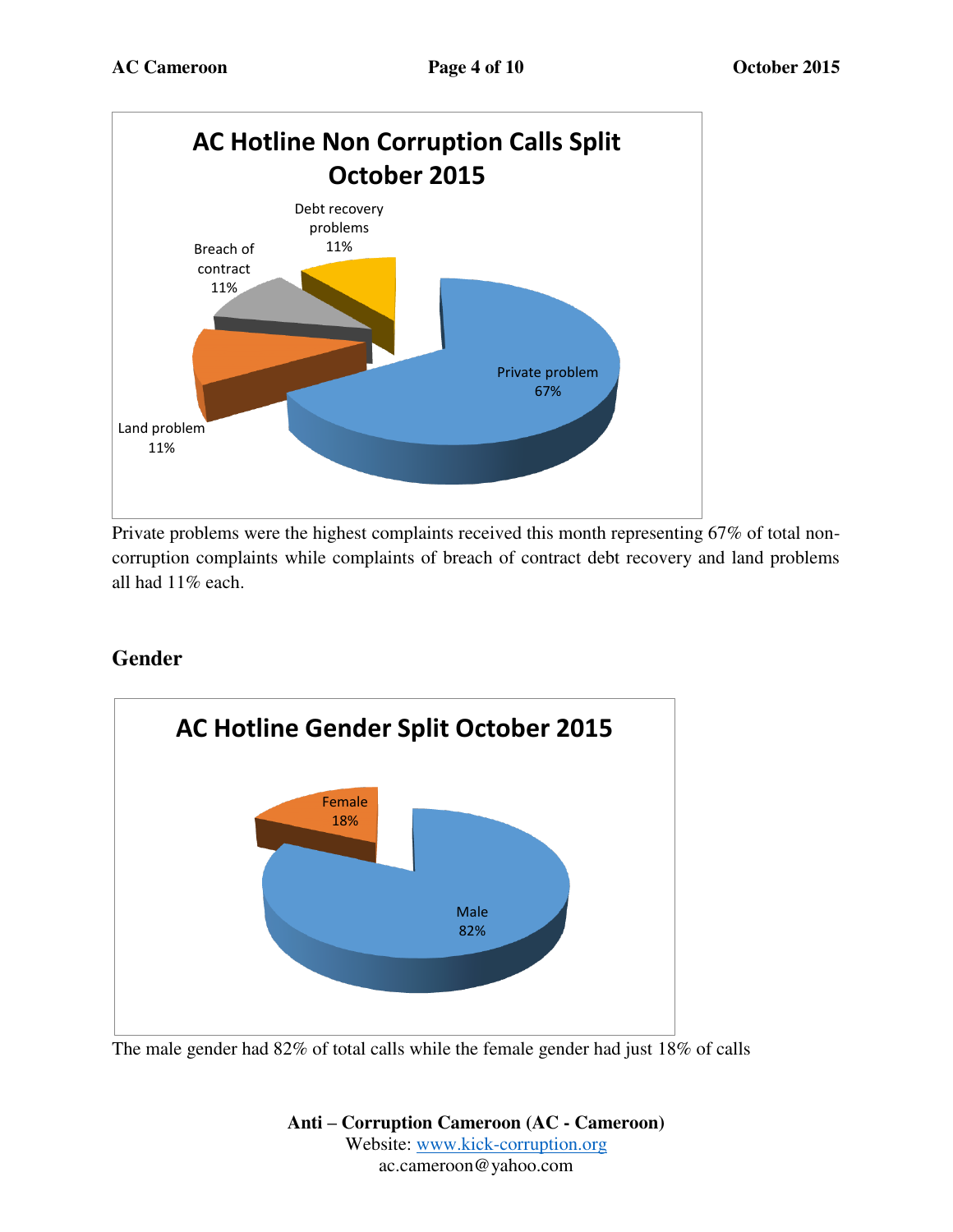## **Age Range of callers**



The adult age range had 91% of total calls, followed by the youth age range with 6% and lastly, the elderly age range with 3%

## **Regional Representation**

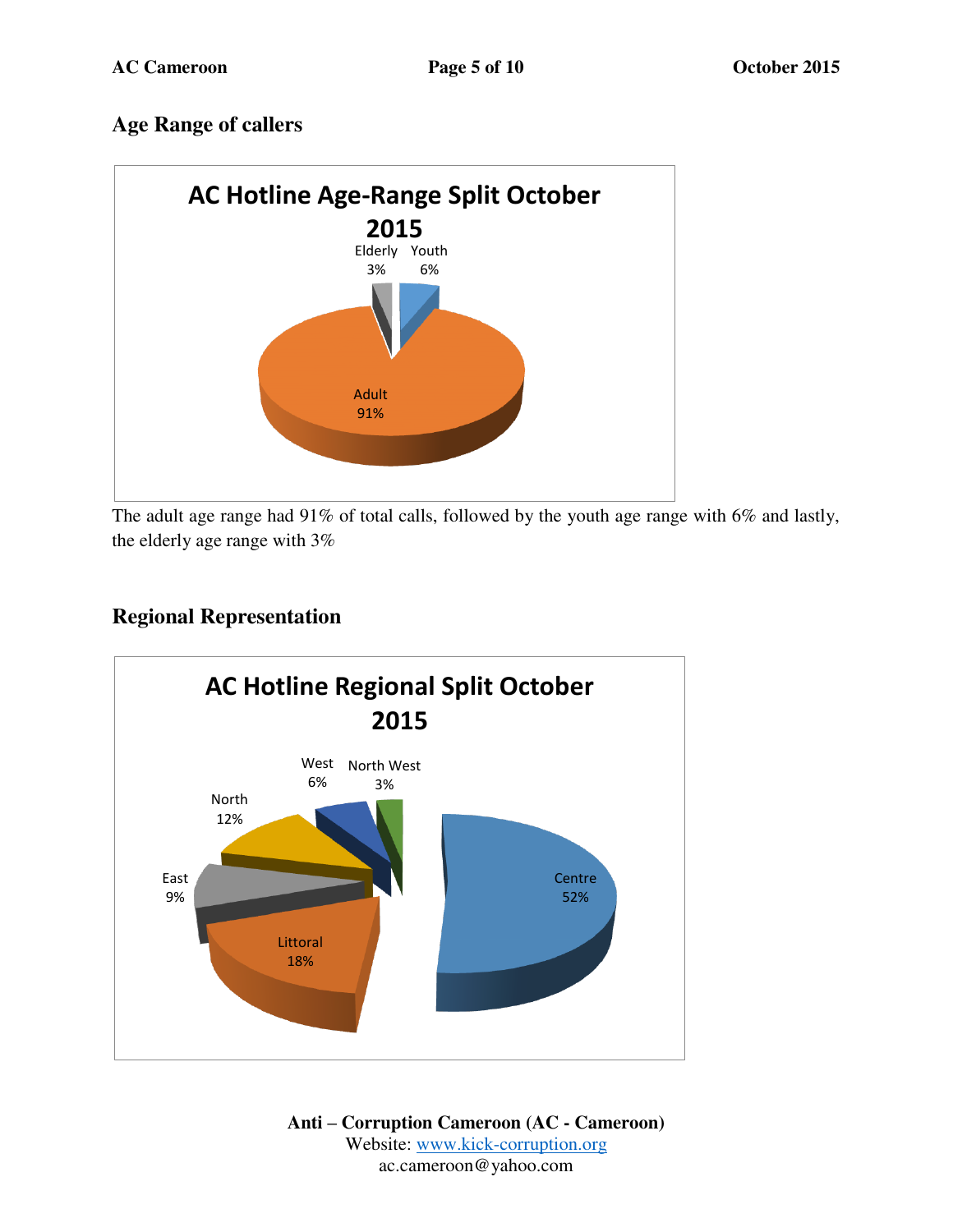The Centre region had 52% of total calls, followed by the Littoral region with 18%, the North region with 12%, the East region with 9%, the West region with 6% and lastly, the North West region with 3%.

#### **Investigations**

Investigations were carried out on a bribery case opened this month. The victim, a transporter transporting cattle from the town of Douala to Yaoundé complained that the weighing agents at the Mbankomo check point compelled him to give them a cow because he could not pay the 230,000 FCFA solicited from him as bribe for carrying overload. AC intends to go down to the area for more investigations.

A new case file on bribery was opened this month. The victim's commercial bike was seized by gendarmes at Logbaba in Douala because he refused to pay the bribe solicited. When the gendarmes saw that his papers were in order, they asked him to pay passage rights which was a motive they invented to get money out of him. AC contacted the gendarmes who refused to talk over the phone. AC then contacted the head of the squad of gendarmes who ordered the release of the victim's motorbike.

#### **Legal follow-up**

Case follow-up this month continues with the old court case of motor bike riders against the head of the Nkolbisson municipal storeroom still at the level of hearings in the high court in Yaoundé. The case was suspended for an extended period and promised to be thrown out of court because both the plaintiffs and the defendants miss court sessions. AC met with the lawyer handling the case to put more pressure on him so he can push for the court case to be resumed.

## **Health Corruption Hotline**

The health corruption hotline received 19 calls this month and registered no complaint. The data is represented on charts below.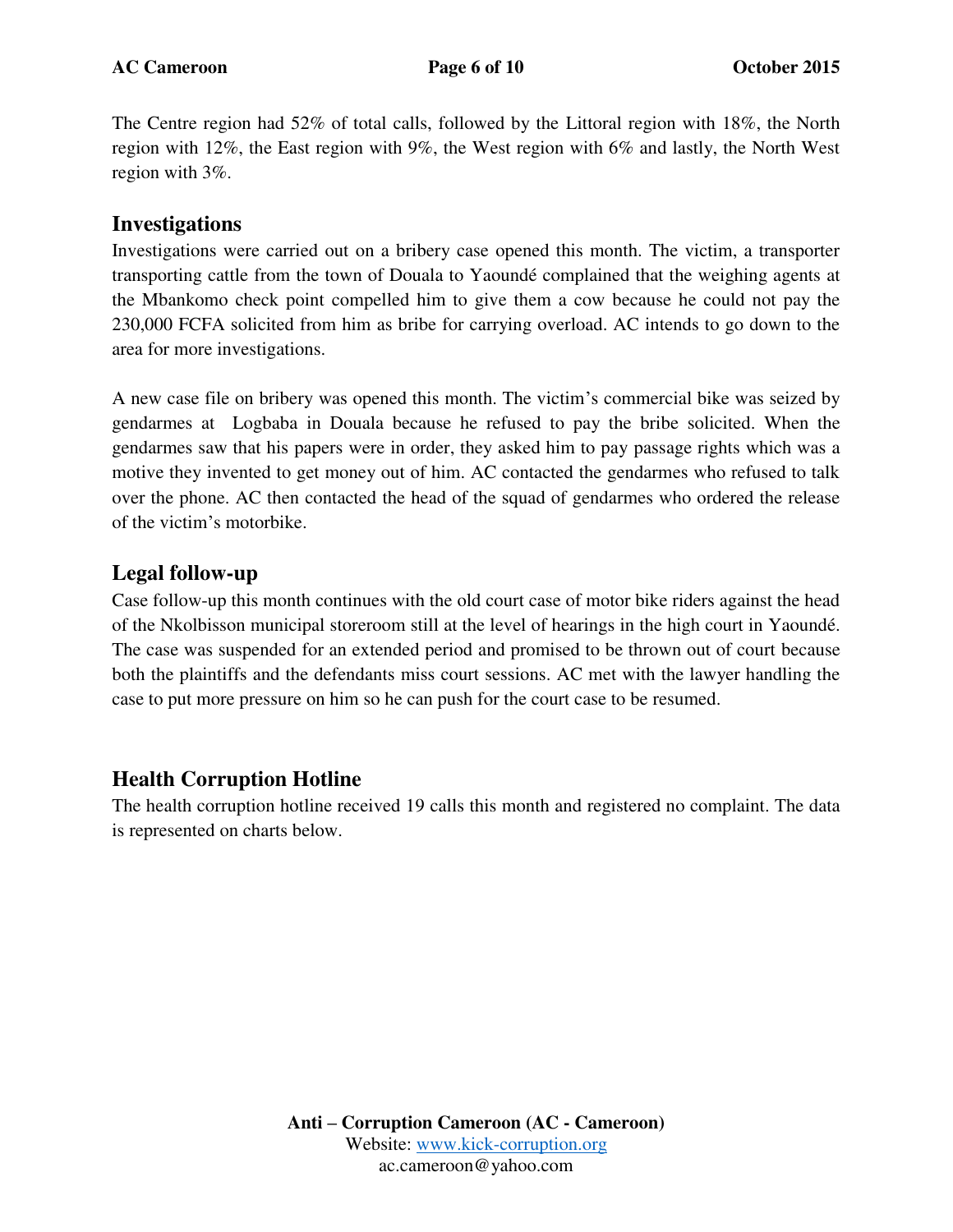

<sup>93%</sup> of calls were responsive while 7% of calls were not responsive

## **Gender**



The male gender had 64% of total calls while the female gender had 36%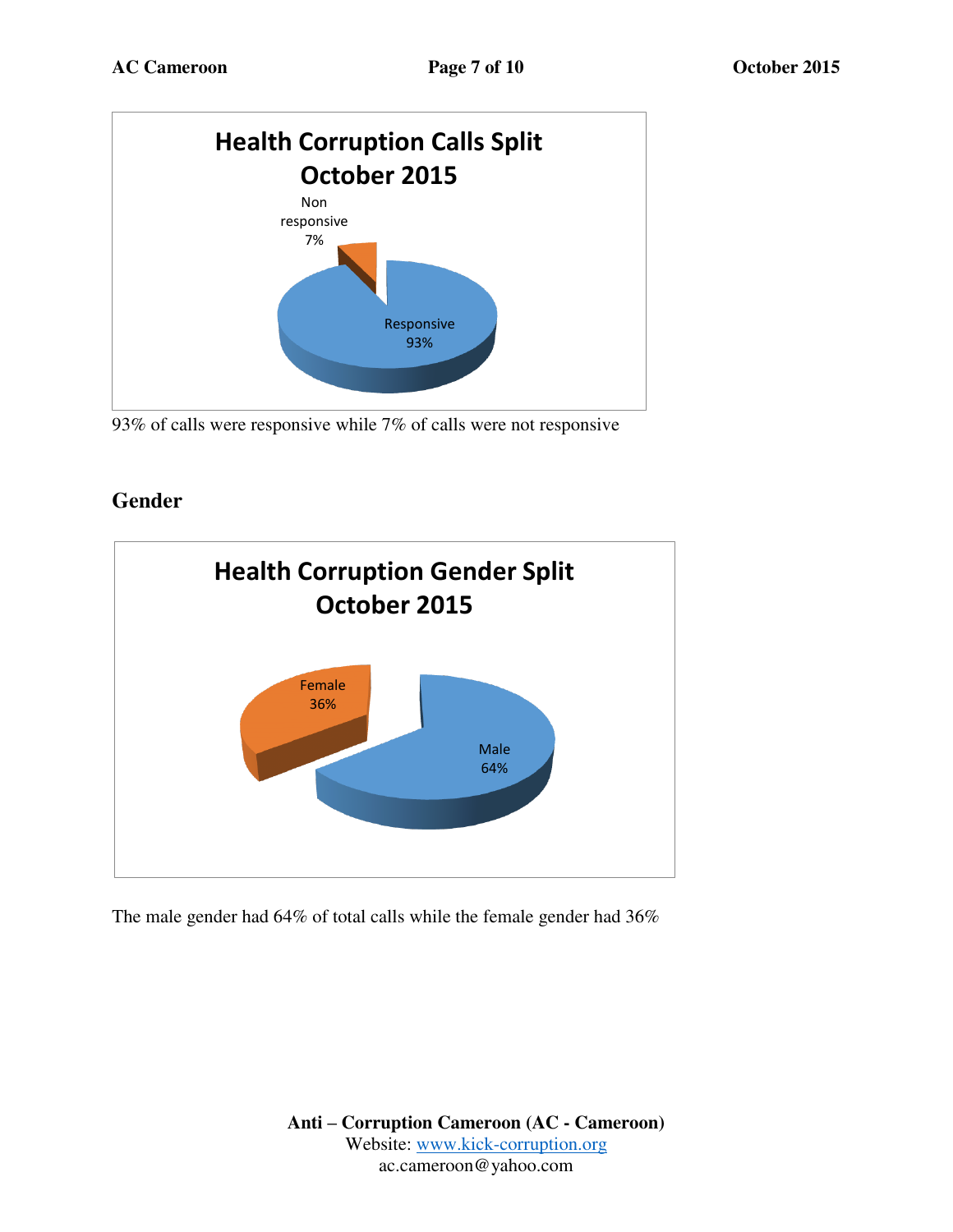## **Age Range of callers**



The adult age range had 57%, followed by the youth age range with 36% and lastly the elderly age range with just 7%

#### **Regional Representation**

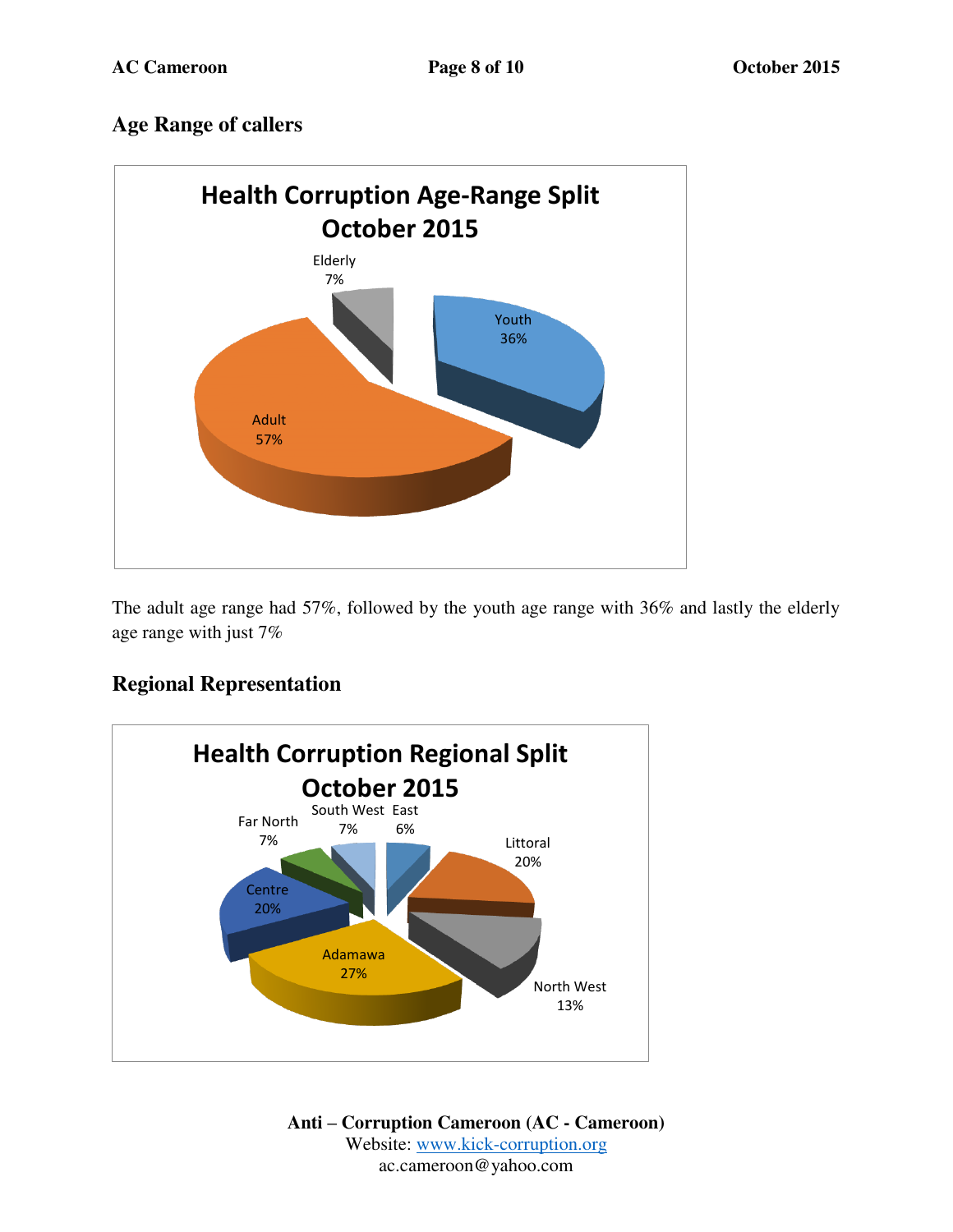The Adamawa region had the highest calls representing 27% of calls, followed by the Centre and Littoral regions with 20% each of calls, then the North West region with 13%, the Far North and South West regions with 7% each and lastly, the East region with 6%.